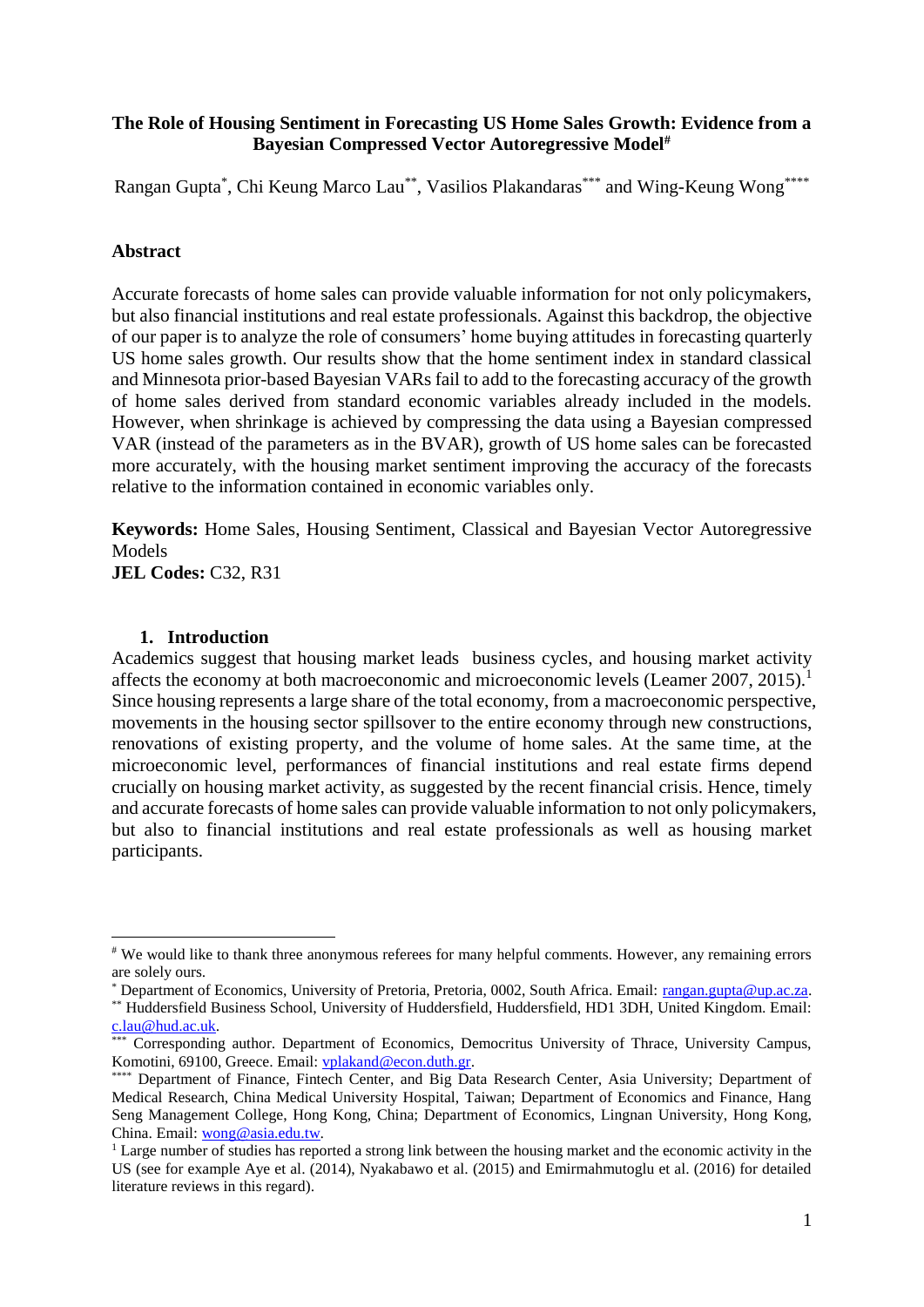In spite of the importance of home sales, the literature (which we discuss below in detail) on forecasting home sales instead of house prices in the U.S. at the aggregate- and at regional levels is, however, as far as we know, limited to five studies (Dua and Smyth, 1995; Dua and Miller, 1996; Dua et al., 1999; Gupta et al., 2010; Hassani et al., 2017). These studies primarily rely on price of homes, mortgage rate, real personal disposable income, unemployment rate, building permits authorized, and housing starts as possible predictors that tend to affect home sales. This is understandable, since the first four factors capture the demand for housing, while the latter two affects the supply in the housing market. In this regard, it is important to point out that Dua and Smyth (1995) also studied the role of survey data on households' buying attitudes for homes, but could not find an important role of this variable in forecasting home sales of the U.S. economy.

More recently however, i.e., in the wake of the "Great Recession" which is now very well knwn to have been caused by the collapse of the housing market (Gupta et al., 2019), Case et al. (2012, 2014) have argued that it is important to consider people's opinions about buying conditions, also referred to as housing sentiment, in analysing housing market decisions. The intuition is that housing sentiment captures the expectation of economic agents regarding how the housing market is going to behave in the future, and hence, from a behavioural perspective, act as a determinant of home purchase decisions, either for consumption or investment via renting it out. Against this backdrop, the objective of our paper is to revisit the role of including consumers' home buying attitudes (besides the above-mentioned demand-supply predictors) in forecasting home sales growth of the U.S., which has been earlier suggested to be of no importance by Dua and Smyth (1995). In general, the main obstacle in analysing the impact of people's opinions about buying conditions on housing market movements and comparing this to other competing predictors is usually the lack of a quantifiable metric of housing sentiment measured consistently over a sufficiently long period to implement a proper forecasting exercise. In this context, the above problem has been solved recently by Bork et al. (forthcoming), who has constructed a news housing market sentiment index based on household responses to questions regarding house buying conditions from the consumer survey of the University of Michigan. Bork et al. (forthcoming ) showed that the housing sentiment explains a large share of the time-variation in house prices during both boom and bust cycles and it strongly outperforms several macroeconomic variables typically used to forecast house prices.<sup>2</sup> Given this, we forecast quarterly U.S. home sales, over an out-of-sample period of 1995:1 to 2014:3, by using an in-sample training period of 1975:3 to 1994:4, by using this broad housing sentiment index, over and above the standard predictors used in the literature. By comparing our econometric models with and without the housing market sentiment variable, we are able to evaluate the role played by home buying attitudes of consumers in forecasting home sales growth of the U.S.

Regarding our econometric framework, just like the existing studies (which we discuss in detail in Section 2), we rely on both classical and Bayesian VAR models for analysing the ability of housing sentiment in forecasting home sales of the U.S. economy. However, unlike the literature on home sales forecasting using BVARs, which imposes the popular Minnesota prior shrinkage on the parameters to overcome issues of over-parameterization in classical VARs (resulting in the favourable performance of the former), we use a Bayesian Compressed VAR (BCVAR) framework. In the BCVAR model, shrinkage is achieved by compressing the data instead of the parameters. A crucial aspect of this method is that the projections used to compress the data are drawn randomly in a data oblivious manner. Then, through Bayesian

<sup>&</sup>lt;sup>2</sup> In-sample evidence, in this regard, can also be found in Dua (2008).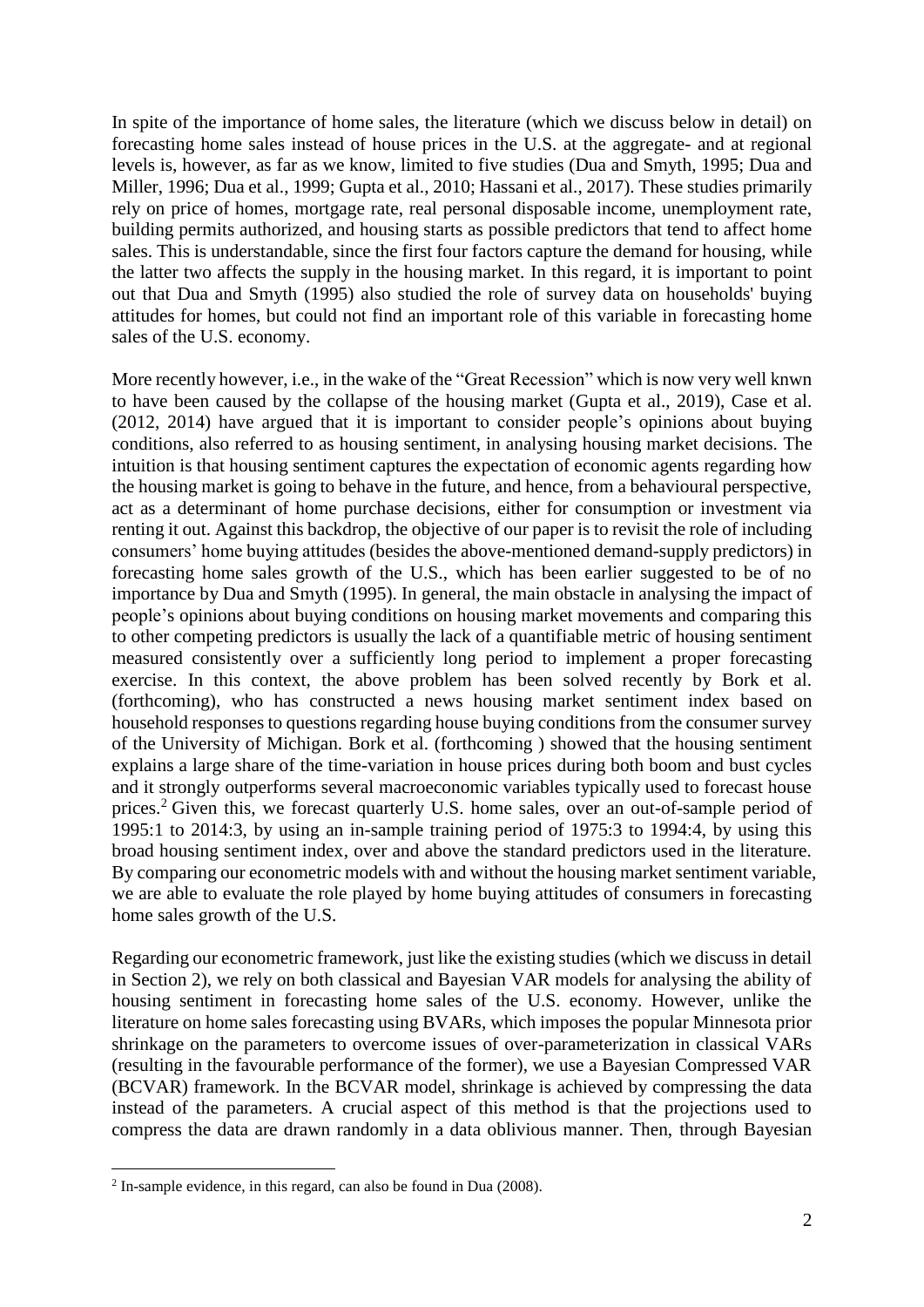model averaging (BMA), different weights are assigned to the projections where the weights are determined according to the explanatory power of the compressed variables on the dependent variable. In other words, the projections do not involve the data, and thus, compute trivially, which is not often the case with BVAR models based on priors other than the Minnesota prior. To the best of our knowledge, this is the first paper to forecast U.S. home sales by using a BCVAR model, based on a housing sentiment index, which summarizes a broader set of information on consumers' home buying attitudes. In the process, our paper aims to analyze the role of both a new measure of housing sentiment and a new econometric framework in forecasting home sales, and hence add to the literature in two dimensions, i.e., methodology and the predictor-set.

The remainder of the paper is organized as follows: Section 2 presents the literature review, while Section 3 lays out the basics of the econometric models used, and Section 4 discusses the data and results, with Section 5 concluding the paper.

## **2. Literature Review**

 $\overline{a}$ 

As indicated above, the literature on forecasting home sales in the U.S. at the aggregate- and at regional levels is limited to five studies, namely, Dua and Smyth, (1995), Dua and Miller (1996), Dua et al., (1999), Gupta et al., (2010), and Hassani et al., (2017). While Dua and Smyth (1995) used Bayesian VAR (BVAR) models to forecast home sales for the aggregate U.S. economy, Dua and Miller (1996) extended the models from Dua and Smyth (1995) to forecast home sales for the state of Connecticut. In their original model, Dua and Smyth (1995) considered home sales, price of homes, mortgage interest rate, real disposable income, unemployment rate, as well as, survey data on households' buying attitudes for homes. However, the authors showed that, the gain from including the survey data in the model is small because the efforts have been included in other economic variables. <sup>3</sup> Dua and Miller (1996) extended the benchmark model (containing home sales, price of homes, mortgage interest rate, real disposable income, and unemployment rate) of Dua and Smyth (1995), by including a leading index for the Connecticut economy. They showed that, by doing so, one can improve the forecast performance of the benchmark model substantially. Given this result, Dua et al., (1999) extended the model described in Dua and Smyth (1995) by adding six different leading indicators, namely housing permits authorized, housing starts, the US Department of Commerce's composite index of eleven leading indicators, the short- and long-leading indices developed by the Center for International Business Cycle Research (CIBCR) at Columbia University, and the leading index constructed by CIBCR that focussed solely on employment related variables. They found that the benchmark BVAR model (which included, as before, home sales, price of homes, mortgage rate, real personal disposable income, and unemployment rate) supplemented by the building permits authorized as the leading indicator consistently produced the most accurate forecasts. In addition, Dua et al. (1999) noted that replacing building permits with housing starts generated equally accurate forecasts of home sales. Gupta et al. (2010) analyzed the ability of a wide array of forecasting models, which

<sup>3</sup> Interestingly, recent papers by Baghestani et al. (2013) and Baghestani (2017) have highlighted the role of consumers' home buying attitudes in predicting in-sample movements of US home sales, while, the importance of financial variables (Federal funds rate, mortgage rate, and term-spread) in doing the same has been stressed by Baghestani and Kaya (2016). But, it is well-known that in-sample predictability does not necessarily translate into out-of-sample forecasting gains, with Campbell (2008) pointing out that, the ultimate test of any predictive model is its out-of-sample performance. However, this positive result in favour of consumers' home buying attitudes (as well as financial variables) in predicting home sales could be a result of the fact that the models used in these studies are only bivariate in nature, consisting of home sales and consumers' home buying attitudes or financial variables.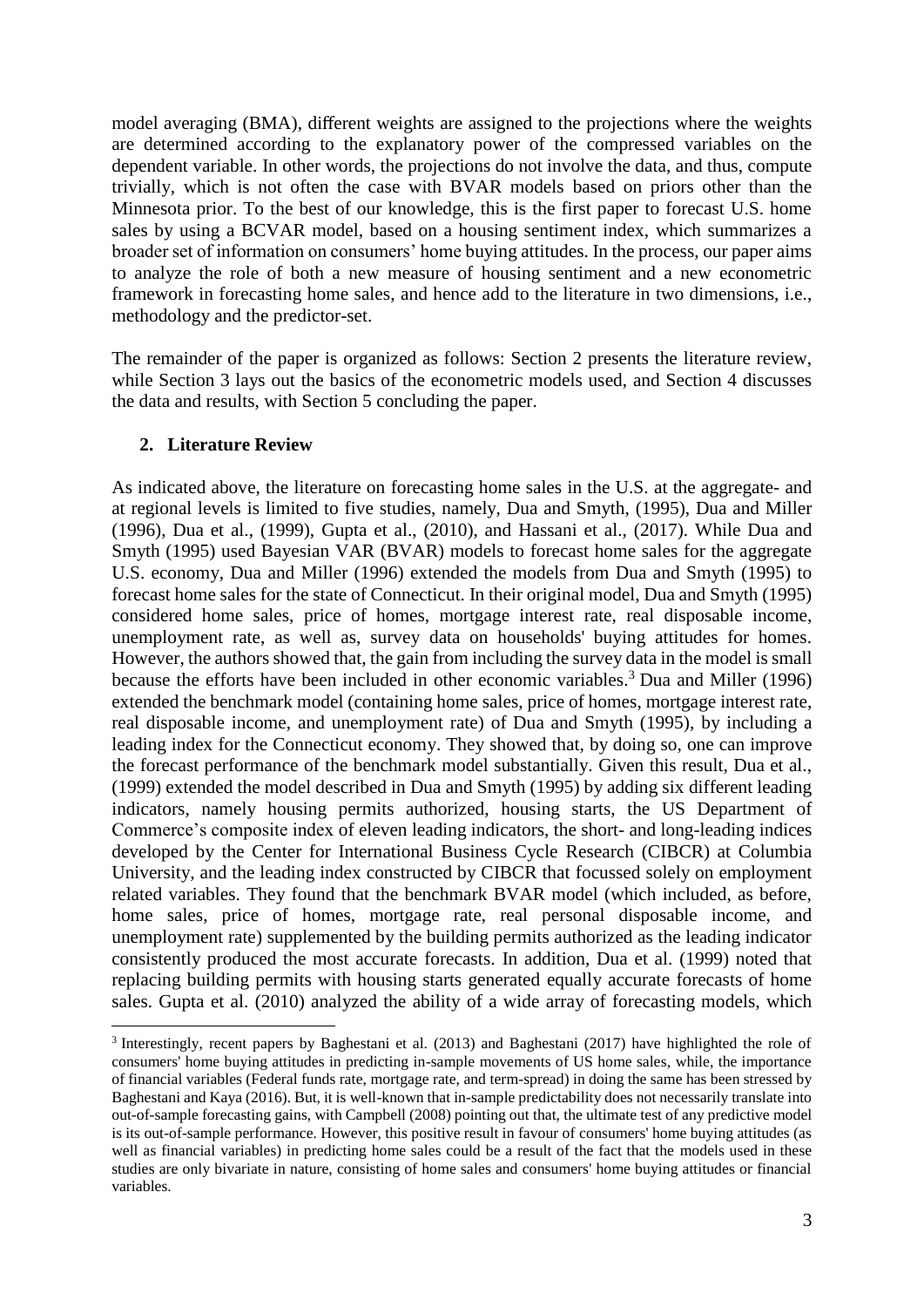included classical and Bayesian vector-error correction (VEC) models, besides the random walk (RW), the autoregressive (AR), and BVAR models, in forecasting home sales for the four US census regions (Northeast, Midwest, South, West). In their analysis, Gupta et al. (2010) used home sales, price of homes, mortgage rate, real personal disposable income, unemployment rate, and building permits authorized, i.e., the model prescribed by Dua et al. (1999). This study found that except for the South-region, the Bayesian type models outperformed all the other models in forecasting home sales at all forecasting horizons, and were also capable of predicting the peaks and declines in home sales with tremendous accuracy. In sum, the general consensus is that the Bayesian type models are better equipped in forecasting home sales than their classical counterparts.

More recently, Hassani et al. (2017) build on this line of literature, by comparing the ability of two different versions of Singular Spectrum Analysis (SSA) methods, namely, Recurrent SSA (RSSA) and Vector SSA (VSSA), in univariate and multivariate frameworks, in forecasting seasonally unadjusted home sales for the aggregate U.S. economy and its four census regions. Given the dominance of VAR models in the home sales forecasting literature, Hassani et al. (2017) compared the performance of the SSA-based models with classical and Bayesian variants of the autoregressive and vector autoregressive models. The authors found that the univariate VSSA was the best performing model for the aggregate US home sales, while the multivariate versions of the RSSA was the outright winner in forecasting home sales for all the four census regions. In the process, their results highlighted the superiority of the nonparametric SSA approach.

In sum, the literature has relied on traditional demand and supply factors in forecasting aggregate and regional home sales of the U.S. economy, primarily based on VAR type models. Dua and Smyth (1995) is the only study to have considered housing sentiment, while Hassani et al. (2017) also investigated an alternative econometric framework based on SSA. While Dua and Smyth (1995) suggested a weak role for housing sentiment nearly two and half-decades back, the recent emphasis of sentiments-related variable in the wake of the global financial crisis by Case et al. (2012, 2014) in affecting housing market decisions, provide us with the motivation to revisit the role of consumer's home buying attitudes in forecasting home sales growth, based on an improved measure of housing sentiment as developed by Bork et al. (forthcoming). Understandably, the decision to do so is due to the fact that the U.S. economy, and the housing sector in general have undergone tremendous evolution post-2007, i.e., the recent crisis. In addition, we are also able to investigate our question, based on recent developments of econometric methodologies in the context of BVARs, than those used in the existing literature. In essence, our analysis is an application of recent econometric methodology associated with BVARs in analysing the predictive content of a broad measure of housing market sentiment in forecasting home sales growth of the U.S. economy based on updated information derived from recent data that covers the global financial crisis.

# **3. Methodology**

Following Koop et al. (2019), we use the following framework based on Bayesian compressed VAR (BCVAR) model, as our main focus, by starting off from the basic formulation of a VAR model:

$$
Y_t = \beta Y_{t-1} + \varepsilon_t \tag{1}
$$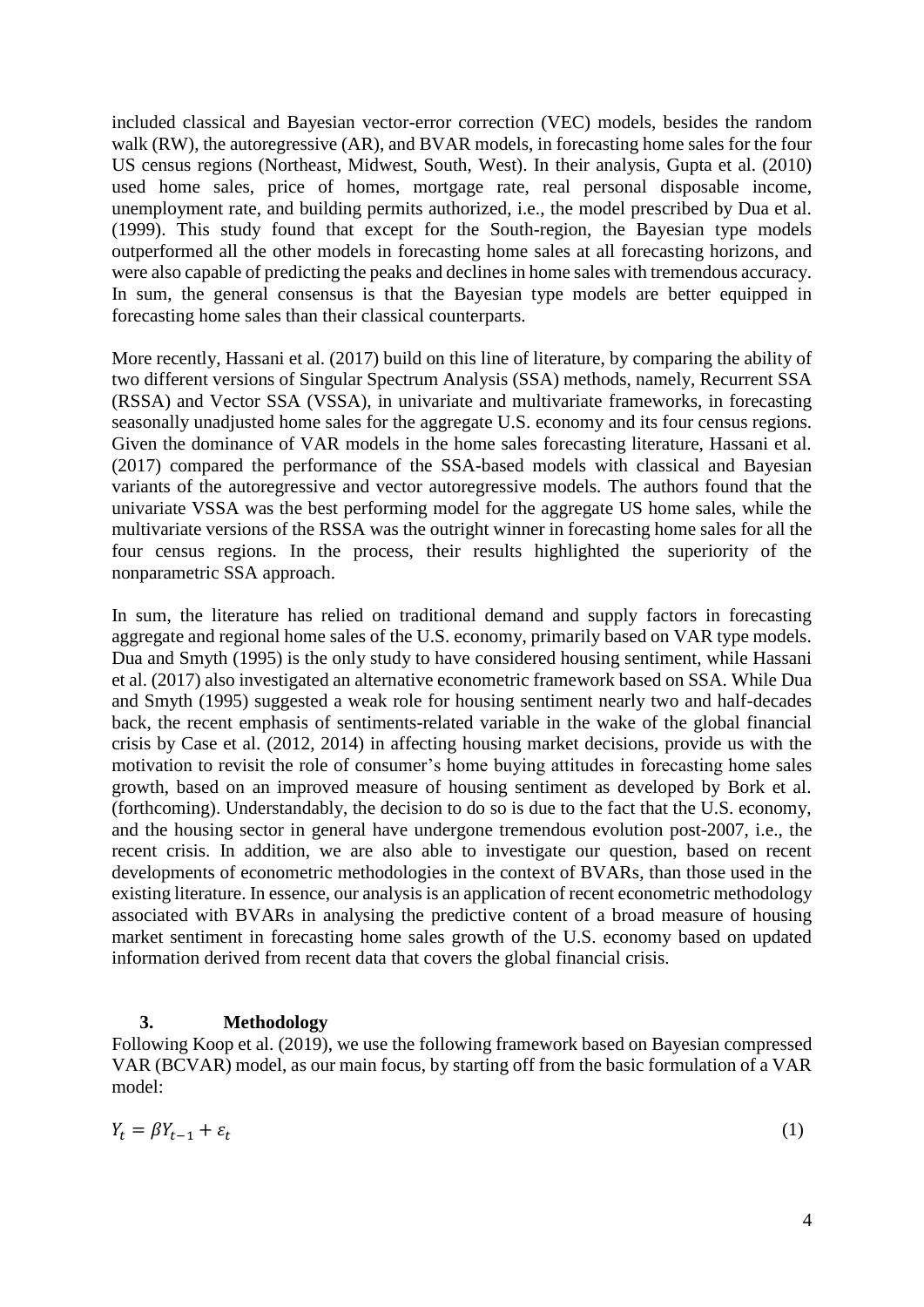where  $Y_t$  (t=1,...,T) represents an  $n \times 1$  vector containing observations on *n* time 1 series of variables,  $\epsilon_t$  is i.i.d.  $N(0, \Omega)$  and  $\beta$  is an  $n \times n$  matrix of coefficients. Under the classical VAR model, no restrictions are imposed on the  $\beta$ -matrix of the coefficients, i.e., they are left unrestricted. Due to issues of overparameterization in VAR models resulting in multicollinearity and a loss of degrees of freedom leads to inefficient estimates and possibly large out-of-sample forecasting errors, we next discuss the compression of the data. In order to compress the explanatory variables in the VAR, we can use the projection matrix  $\Phi$  as described in Koop, et al. (2019), where  $\Phi$  is a  $m \times k$  matrix drawn from the following distribution:

$$
\Pr\left(\phi_{ij} = \frac{1}{\sqrt{\varphi}}\right) = \varphi^2
$$
\n
$$
\Pr(\phi_{ij} = 0) = 2(1 - \varphi) \varphi ,
$$
\n
$$
\Pr\left(\phi_{ij} = \frac{1}{\sqrt{\varphi}}\right) = (1 - \varphi)^2
$$
\n(2)

where  $\varphi$  and  $m$  are unknown parameters. Next, they rely on BMA to average across the different random projections. Treating each  $\Phi^r$  ( $r=1,..., R$ ) as defining a new model, we first calculate the marginal likelihood for each model. Thereafter, we average across the various models by using weights proportional to the marginal likelihoods. We also note that both m and  $\varphi$  can be estimated as part of the BMA exercise. With the estimated projection matrix, we can compress the explanatory variables in the VAR and define the compressed VAR model as follows:

$$
Y_t = \beta^c (\Phi Y_{t-1}) + \varepsilon_t \,, \tag{3}
$$

subjected to the normalization  $\Phi' \Phi = I$ . Finally, the full predictive density  $p(Y_{t+h} | M_p D^t)$  (i.e.,  $M_1$ ,…, $M_R$ ) is obtained for each compressed VAR model by using the predictive simulation method as descripted in Koop, et al. (2019). Therefore, the final BMA forecast for each forecast at horizon *h* can be represented as:

$$
p(Y_{t+h}|D^t) = \sum_{r=1}^R \omega_r \, p(Y_{t+h}|M_r, D^t) \,, \tag{4}
$$

where  $D^t$  is the information set available at time t,  $\omega_r = \exp(-.5\Psi_r)/\sum_{r=1}^R \exp(-.5\Psi_r)$  is the model  $M_r$  weight, and  $\Psi_r = BIC_r - BIC_{min}$ , with  $BIC_r$  be the value of the Bayesian Information Criterion (BIC) of model  $M_r$  and  $BIC_{min}$  be the minimum value of the BIC among all *R* models.

Besides the BCVAR, we also estimate the standard classical VAR and BVAR models, with the latter based on the popular Minnesota-prior shrinkage on the parameters of the model, by imposing restrictions on these coefficients based on the assumption that they are more likely to be near zero than the coefficients on shorter lags. However, if there are strong effects from less important variables, the data can override this assumption. The restrictions are imposed by specifying normal prior distributions with zero means and small standard deviations for all coefficients with the standard deviation decreasing as the lags increase. The exception to this is, however, the coefficient on the first own lag of a variable, which has a mean of unity, but is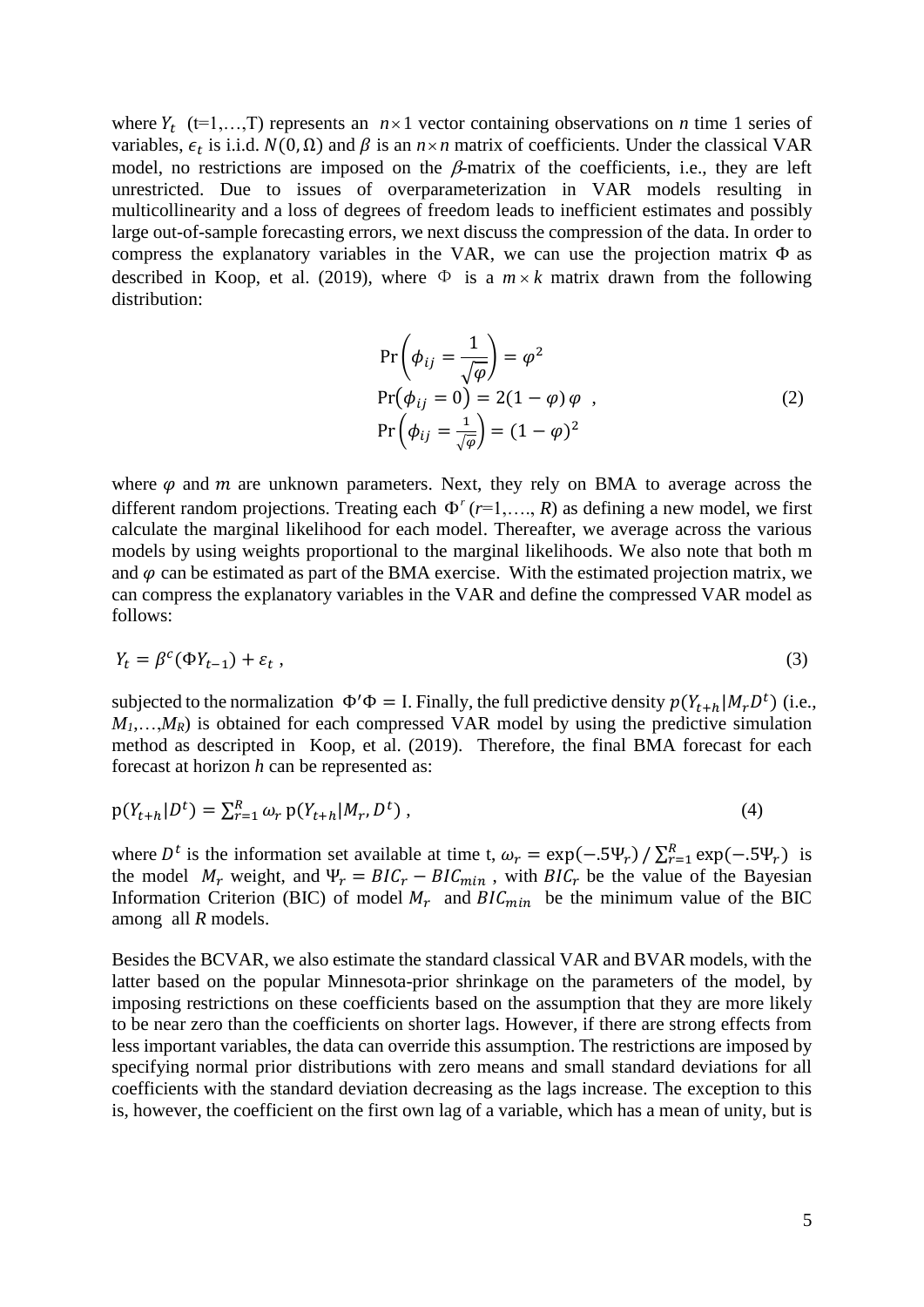also set to zero if the variables in the BVAR are mean-reverting (as in our case). <sup>4</sup> Our implementation of the BVAR, which involves a single prior shrinkage parameter ( $\omega$ ), follows closely the approach used by Banbura et al. (2015). However, different from Banbura et al. (2015), we modify the approach by following Giannone, et al. (2015) to estimate  $\omega$  in a databased fashion. As in Koop et al. (2019), we choose a grid of values for the inverse of the shrinkage factor  $\omega^1$  ranging from  $0.5 \times \sqrt{np}$  to  $10 \times \sqrt{np}$ , in increments of  $0.1 \times \sqrt{np}$ . At each point in time, the BIC is used to choose the optimal degree of shrinkage. All remaining specification and forecasting choices are exactly the same as in Banbura et al. (2010), and hence, we skip reporting the procedure.

Note that, our paper aims to apply the BCVAR approach to forecasting home sales growth based on information of housing market sentiment (after controlling for price of homes, mortgage rate, real personal disposable income, unemployment rate, building permits authorized, and housing starts), while Koop et al., (2019) used the framework to forecast 7 major macroeconomic variables of the U.S. economy (namely, industrial production growth, the unemployment rate, total nonfarm employment, the change in the Fed funds rate, the change in the 10 year T-bill rate, the finished good producer price inflationand consumer price inflation), based on a small-, medium- and large-scales BCVARs comprising of 7, 19 and 129 macroeconomic variables respectively, that is available from the FRED-MD database (McCracken and Ng, 2016).

### **4. Data and Results**

As discussed in the introduction, our data set covers the quarterly period of 1975:3 to 2014:3, with the start and end date being purely driven by the availability of the housing sentiment index developed by Bork et al. (forthcoming ). The authors use time series data from the consumer surveys of the University of Michigan to generate the housing sentiment index, with housing sentiment defined based on the general attitude of households about house buying conditions. In particular, Bork et al. (forthcoming ) consider the underlying reasons households to provide their views about all the house buying conditions. The part of University of Michigan's consumer survey related to house buying conditions starts with the question: "Generally speaking, do you think now is a good time or a bad time to buy a house?", with the follow-up question: "Why do you say so?". In constructing the index, Bork et al. (forthcoming ) focussed on the responses to the follow-up question as the idea is to draw on the information in the underlying reasons why households believe that it is a bad or good time to buy a house. Specifically, the housing sentiment index is based on the following ten time series: good time to buy ; prices are low, good time to buy ; prices are going higher, good time to buy; interest rates are low, good time to buy; borrow-in-advance of rising interest rates, good time to buy; good investment, good time to buy; times are good, bad time to buy; prices are high, bad time to buy; interest rates are high, bad time to buy; cannot afford, and bad time to buy; uncertain future. Then Bork et al. (forthcoming) used partial least squares (PLS) to aggregate the information contained in each of the ten time series into an easy-to-interpret index of housing sentiment, with PLS filtering out idiosyncratic noise from the individual time series and summarizing the most important information in a single index.<sup>5</sup>

**<sup>.</sup>** <sup>4</sup> Based on the suggestion of an anonymous referee, we also imposed the sum-of-coefficients and dummy-initialobservation priors, as in Giannone et al., (2015). However, the performances of these BVAR models, i.e., sumof-coefficients and dummy-initial-observation priors, were virtually similar to that of the model with the Minnesota prior, with average RMSFE being 1.0005 and 1.0000 respectively. Given this, we have suppressed these results to save space, but are available upon request from the authors.

<sup>&</sup>lt;sup>5</sup> The data is available for download from: [https://www.dropbox.com/s/al3sddq1026xci2/Online%20data.xlsx?dl=0.](https://www.dropbox.com/s/al3sddq1026xci2/Online%20data.xlsx?dl=0)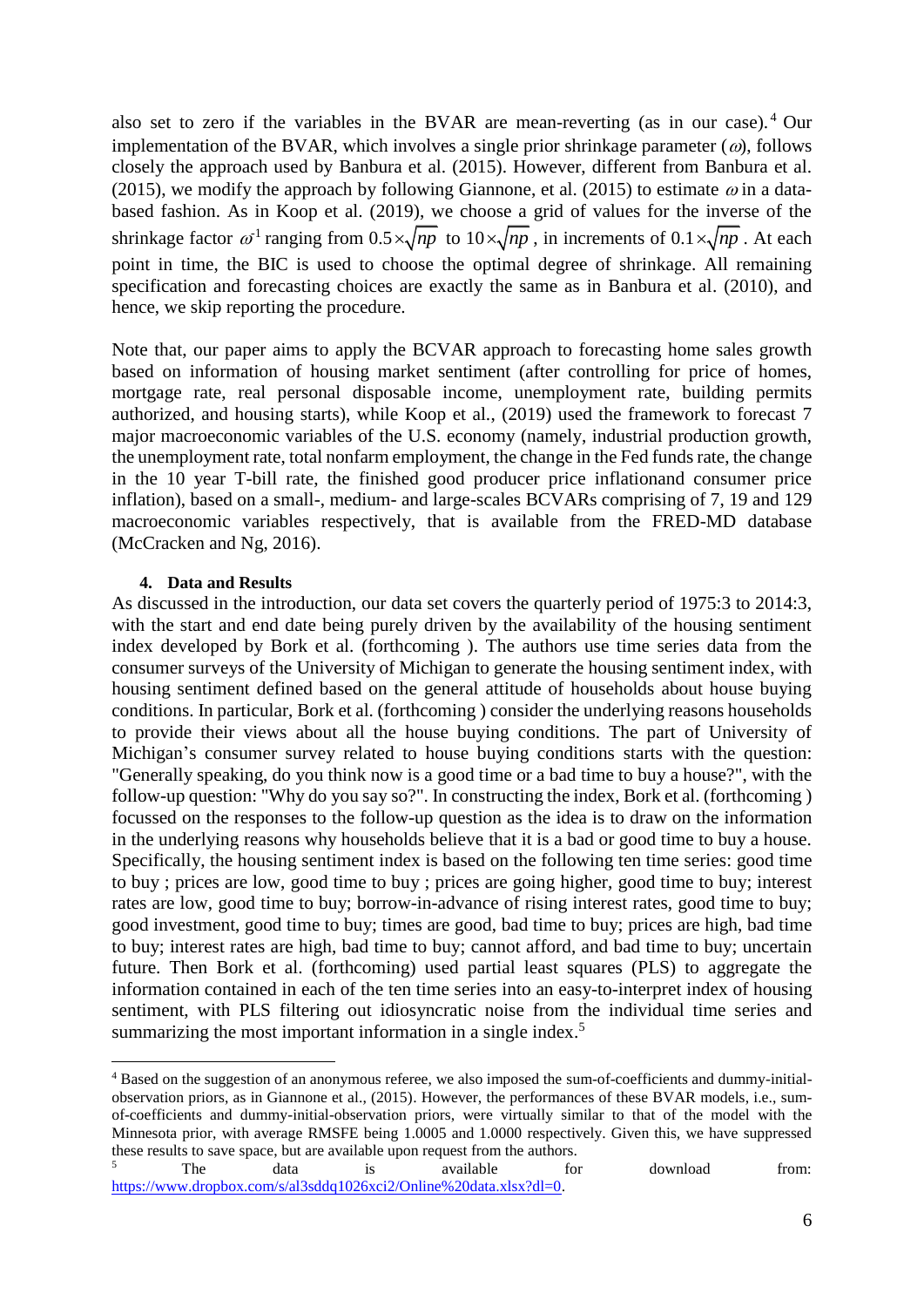Besides using the index measuring consumers' home buying attitudes capturing housing market sentiment, the other variables used include: sales of new and single-family houses, median sale prices of new and single-family houses, 30-year conventional mortgage rate, real disposable personal income (in chained 2009 dollars), civilian unemployment rate, new private housing units authorized by building permits, and new privately owned housing units started. Note that, on one hand, the price of homes, income, interest rate, unemployment rate, would all determine the ability of economic agents to buy a property either for consumption or investment. In other words, these variables capture the demand for housing. Housing starts and permits on the other hand, is a leading indication of the supply of housing in the market. Taken together, these six variables, capture demand- and supply-sides of the economy. Data on home sales and prices are obtained from the Census Bureau of the US, while the other variables are derived from the FRED database of the Federal Reserve Bank of St. Louis. All the variables are seasonally adjusted, and are converted into quarterly data based on temporal aggregation when it is available at a higher frequency. Following Koop et al. (forthcoming), we ensure that all variables are approximately mean-reverting which, in turn, requires us to use growth rates of home sales and prices, and that of real disposable personal income. In the Appendix of the paper, Figure A1 plots the eight variables of our concern while Table A1 provides the summary statistics for the variables.

To avoid forward-looking bias, we follow Bork et al. (forthcoming ) to compute the housing sentiment index in a recursive manner over 1995:1-2014:3. Thereafter, we use the same timeframe as the out-of-sample period in our forecasting exercise, with our models being estimated recursively over this period as well producing one- to twelve-quarters-ahead forecasts. The laglength chosen for the VAR models is 1, based on the BIC.

For our forecasting, we estimate two-versions each of the classical VAR model, BVAR model and the BCVAR model. In the first case of each of the VAR, BVAR and BCVAR models, we include home sales, price of homes, mortgage rate, real personal disposable income, unemployment rate, building permits authorized, and housing starts. Building on the results of the first model, we incorporate the housing sentiment index in the second version of the VAR, BVAR and BCVAR models, along with all the previously-mentioned variables. Hence, we end up with six models, three for each case. We then compare the mean squared forecast errors (MSFEs) from each of the models, relative to the MSFE of the naïve (no-change) forecasting model, which we call the relative MSFE (RMSFE). Understandably, a RMSFE value of less (greater) than one, would suggest that the particular model analyzed performs better (worse) than the naïve model. The RMSFE for each model is reported in Table 1 for forecasting horizons 1 to 12, along with the average values of the same, over all these forecasting horizons – a metric that has been used widely in the abovementioned home sales forecasting literature to decide on the optimal (best-performing) forecasting model.

We can make the following observations from Table 1: (1) The various VARs considered consistently outperform the naïve model for all horizons, with the exception of eight-, and twelve-quarters-ahead forecasts. At horizon *h*=8, the naïve model performs better than all the VAR models, while at *h*=12, the same holds true relative to the VARs and the BVARs, but not the BCVARs; (2) On average, adding information of the housing sentiment index does not have any value added to forecasting accuracy of home sales growth derived from the VAR and BVAR models. This result is consistent with that of Dua and Smyth (1995); (3) Based on the average value of the RMSFE, the BVAR models outperform their corresponding classical counterparts, but the BCVAR models performs better than both VAR and BVAR models; (4)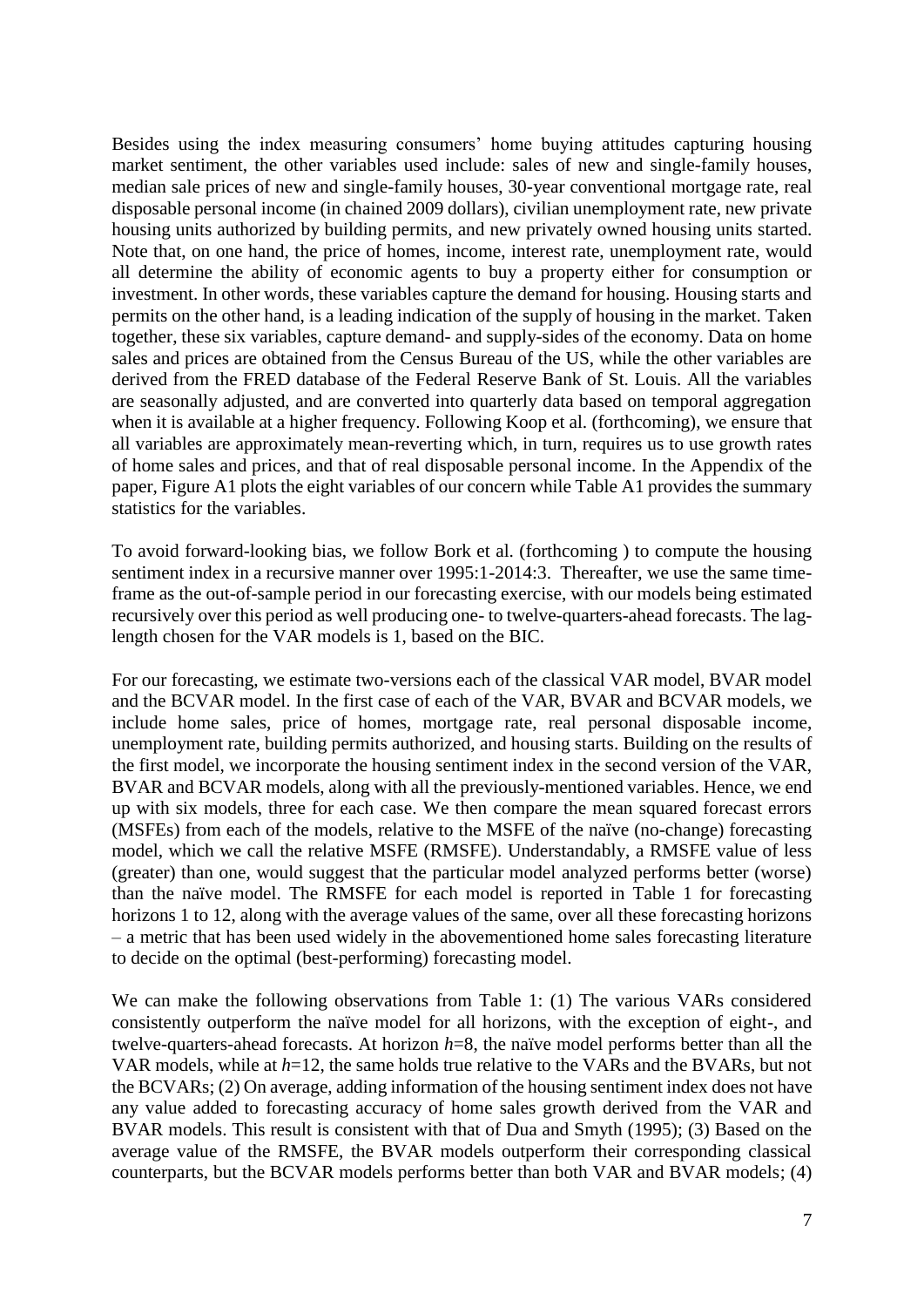Within the BCVAR models, the BCVAR2 model outperforms the BCVAR1 model based on the average RMSFE, producing a gain of 6.7457 percent, 6 and; (5) If we look at the individual forecasting horizon, the best performing model at each horizon, based on the lowest MSFE (as shown by the bold entries in each row) across each models are as follows: For horizons, 1, 2, 3, 7, 9, 10 and 11, the BCVAR1 is the outright favourite, while BCVAR2 does the best at horizons 4,5 and 12. For the remaining two horizons, BVAR1 wins the race at horizon 6, and surprisingly the naïve model at the horizon 8.

In sum, we observe that shrinkage or either parameters (i.e., BVARs) or data (BCVARs) matter in terms of outperforming the classical VAR which has no restrictions imposed. Within the class of the Bayesian versions of the VAR, when shrinkage is achieved by compressing the data (as done in the BCVARs) instead of the parameters (as implemented in the BVARs), growth of U.S. home sales can be forecasted relatively more accurately. In other words in the BCVARs, when a big dimensional problem is turned into a smaller, more computationally tractable one, with Bayesian model averaging done over various compressions by attaching greater weight to compressions, we obtain more accurate forecast of home sales growth of the aggregate U.S. economy. This result highlights the first contribution of our application in the sense that we show that by applying a different type of more recent Bayesian approach based on data compression (i.e., the BCVAR), unlike what has been previously done in the literature with shrinkage based on parameters (BVAR), we can obtain better results for home sales predictability. In addition, in this (BCVAR) framework, the housing market sentiment tends to improve the accuracy of the forecasts for home sales growth, when compared to the information contained in economic variables only aiming to capture demand-supply conditions of the housing market. This result in turn, is the second contribution of our paper, as it shows that housing market sentiment brings in additional behavioural information beyond the information contained in standard variables that have been used in the literature of home sale forecasting of the U.S. economy thus far. This result confirms the suggestions of Case et al. (2012, 2014), who emphasize the need to incorporate housing market sentiment in the wake of the recent financial crisis, which originated from the housing market, to capture the expectations of agents about how the housing market is going to behave in the future. Housing sentiment affects the consumption and investment decisions of housing market participants and hence, shapes the future path of home sales.<sup>7</sup>

## **[INSERT TABLE 1]**

In Figure 1, we plot the forecasts at various horizons generated from the BCAVR2 model, i.e., the Bayesian Compressed VAR with the sentiment included, as it is the "optimal" model, on average over the 12-quarters considered, along with the actual values of the home sales growth.<sup>8</sup> As can be seen from the Figure, the BCVAR2 model does quite well in predicting the turning points in the data by moving in the same direction as the actual values of home sales growth, but the forecasts are relatively less volatile than the actual data.

 $\overline{a}$ 

<sup>6</sup> Based on the suggestion of an anonymous referee, we also estimated an Artificial Neural Network (ANN) model. We found that, on average, the ANN model performed way worse, with the RMSFE between the ANN and BCVAR2 being 56.20. Given that the literature on home sales forecasting has primarily concentrated on VARtype models, these results have been suppressed to save space, but are available upon request from the authors.

<sup>&</sup>lt;sup>7</sup> However, it is also important to qualify this statement a bit. If we compare the forecasting performance of the BCVAR1 with that of the BCVAR2 model by leaving out *h*=8, where both these models perform poorly relative to the naïve model (with BCVAR1 performing worst amongst all the models), then the former ends up being the preferred model, with an average RMSFE of 0.1829 compared to 0.2132.

 $8$  All forecast plots start from the common period of 1998:Q1 to correspond with the 12-steps-ahead forecasts.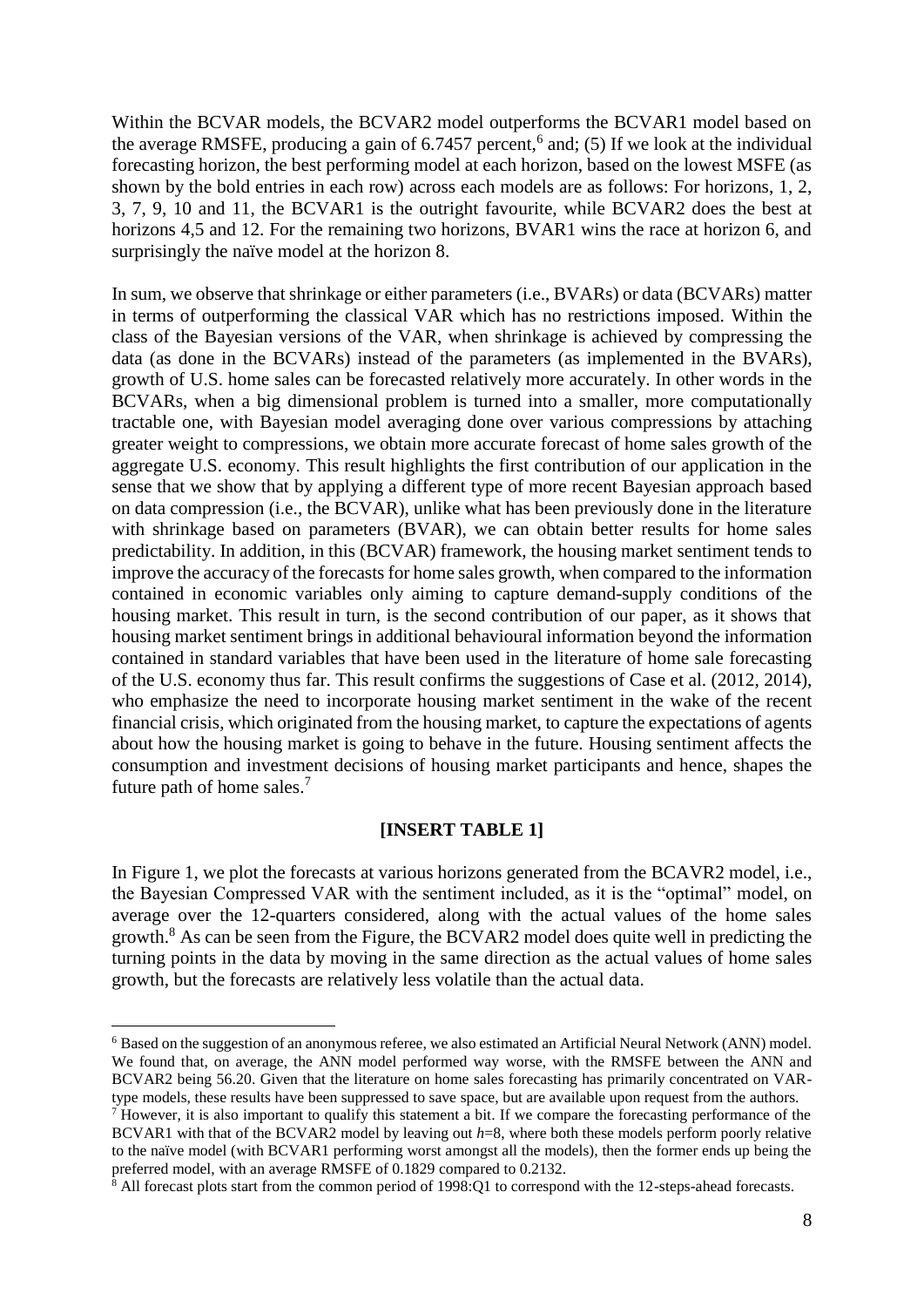#### **5. Conclusion**

The housing market activity in the U.S. has been shown to affect the economy at both the macroeconomic and the microeconomic level. Hence, timely and accurate forecasts of home sales can provide valuable information not only, for policy makers, but also for housing market participants (financial institutions and real estate professionals). Given this, we analyze the role of including consumers' home buying attitudes, in a model that contains information on lagged economic variables (such as, price of homes, mortgage rate, real personal disposable income, unemployment rate, building permits authorized and housing starts, besides home sales itself), for forecasting quarterly US home sales, over an out-of-sample period of 1995:1 to 2014:3. In doing so, we rely on both classical and Bayesian VAR models for analysing the ability of a newly developed broad housing sentiment index in forecasting growth of home sales of the US economy. Besides using the popular Minnesota prior shrinkage on the parameters to overcome issues of over-parameterization in classical VARs, we also consider a Bayesian Compressed VAR (BCVAR) model. In the BCVAR model, shrinkage is achieved by compressing the data instead of the parameters. Our results show that, when shrinkage is achieved by compressing the data instead of the parameters, the growth rate of U.S. home sales can be forecasted more accurately. In addition, the housing market sentiment capturing consumers' home buying attitudes, included in the BCVAR model, tends to improve the accuracy of the forecasts for home sales growth, when compared to the information contained in economic variables only. This model also tends to predict well the turning points of the home sales growth. Our results thus highlight the importance of compressing the data over the parameters in Bayesian models, when forecasting home sales based on housing sentiment, over and above standard economic variables.

As indicated earlier, movements in the housing sector spillsover to the entire economy through new constructions, renovations of existing property, and the volume of home sales. In addition, performances of financial institutions and real estate firms depend crucially on housing market activity. Hence, timely and accurate forecasts of home sales can provide valuable information to not only policymakers, but also to financial institutions and real estate professionals as well as housing market participants. Given these issues, our analysis have important implications for these economic agents. In particular, our results point out that market participants and policymakers can benefit by including housing market sentiment, besides standard demandsupply predictors, when forecasting home sales. Accurate forecasting of home sales would give an indication to policymakers as to whether the economy is heading for an expansion or recession, and help in the design of appropriate monetary and fiscal policies to ensure stability in the macroeconomy. Recall, policies take time to impact the economy, hence, forecasting the future path of the economy based on accurate predictions of home sales is of tremendous importance to policy authorities. In addition, financial market participants, can make projections about future profitability of their firms based on the prediction of home sales. But agents in the economy must realize that they would need to incorporate behavioural information to get more accurate forecasts home sales, rather than just relying on standard demand-supply factors. Furthermore, these agents must also understand that forecasts from standard methods traditionally used can be improved further by using recent advances in econometric models, which in turn involves compressing the data, rather than the parameter space.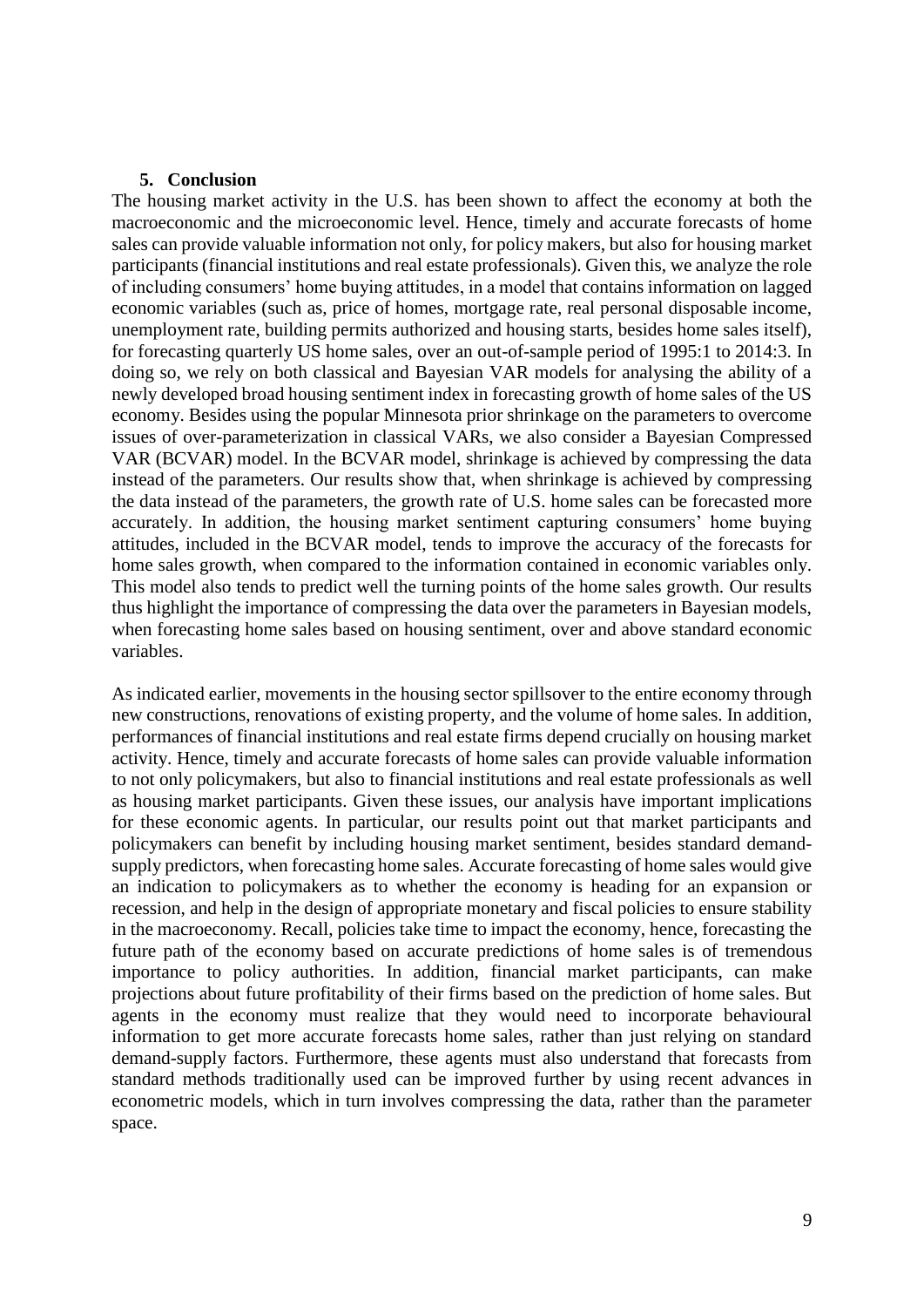Given that Bork et al. (forthcoming ) has shown that the national housing sentiment index can also accurately forecast regional housing price growth rates, as part of future research, it would be interesting to check, whether the same hold for regional home sales growth rates as well.

## **References**

Aye, G. C., Balcilar, M., Bosh, A, and Gupta, R. (2014). Housing and the Business Cycle in South Africa. Journal of Policy Modeling, 36 (3), 471–491.

Baghestani, H. (2017). Do consumers' home buying attitudes explain the behaviour of US home sales? Applied Economics Letters, 24(11), 779-783.

Baghestani, H., and Kaya, I. (2016). Do financial indicators have directional predictability for US home sales? Applied Economics, 48(15), 1349-1360.

Baghestani, H., Kaya, I., and Kherfi, S. (2013). Do Changes in Consumers' Home Buying Attitudes Predict Directional Change in Home Sales? Applied Economics Letters, 20(5), 411– 415.

Banbura, M.,Giannone, D. and Reichlin, L. (2010). Large Bayesian vector autoregressions. Journal of Applied Econometrics, 25, 71-92.

Bork, L., and Møller, S.V., and Pedersen, T.Q. (Forthcoming). A New Index of Housing Sentiment. Management Science.

Campbell, J.Y., (2008) Viewpoint: estimating the equity premium, Canadian Journal of Economics, 41, 1–21.

Case, K.E., Shiller, R.J., and Thompson, A.K. (2012). What have they been thinking? Home buyer behavior in hot and cold markets. Brookings Papers on Economic Activity, 45(2), 265- 315.

Case, K.E., Shiller, R.J., and Thompson, A. (2014). What have they been thinking? Home buyer behavior in hot and cold markets - a 2014 update. Cowles Foundation Discussion Paper, No. 1876R.

Dua, P. (2008). Analysis of Consumers' Perceptions of Buying Conditions for Houses. The Journal of Real Estate Finance and Economics, 37(4), 335–350.

Dua, P. and Smyth, D.J. (1995). Forecasting U.S. Home Sales Using BVAR Models and Survey Data on Households' Buying Attitudes for Homes. Journal of Forecasting, 14(3), 167– 180.

Dua, P. and Miller, S. M. (1996). Forecasting Connecticut Home Sales in a BVAR Framework Using Coincident and Leading Indexes. Journal of Real Estate Finance and Economics, 13 (3), 219–235.

Dua, P., Miller, S. M. and Smyth, D. J. (1999). Using Leading Indicators to Forecast US Home Sales in Bayesian VAR Framework. Journal of Real Estate Finance and Economics, 18 (2), 191–205.

Emirmahmutoglu, F., Balcilar, M., Apergis, N., Simo-Kengne, B.D., Chang, T., and Gupta, R. (2016). Causal Relationship between Asset Prices and Output in the US: Evidence from State-Level Panel Granger Causality Test. Regional Studies, 50(10), 1728-1741.

Giannone, D., Lenza, M. and Primiceri, G. (2015). Prior selection for vector autoregressions. Review of Economics and Statistics, 97, 436-451.

Gupta, R., Lv, Z., and Wong, W-K. (2019). Macroeconomic Shocks and Changing Dynamics of the U.S. REITs Sector. Sustainability, 11(10), 2776.

Gupta, R., Tipoy, C. K. and Das, S. (2010). Could We Have Predicted the Recent Downturn in Home Sales of the Four US Census Regions? Journal of Housing Research, 19 (2), 111–128.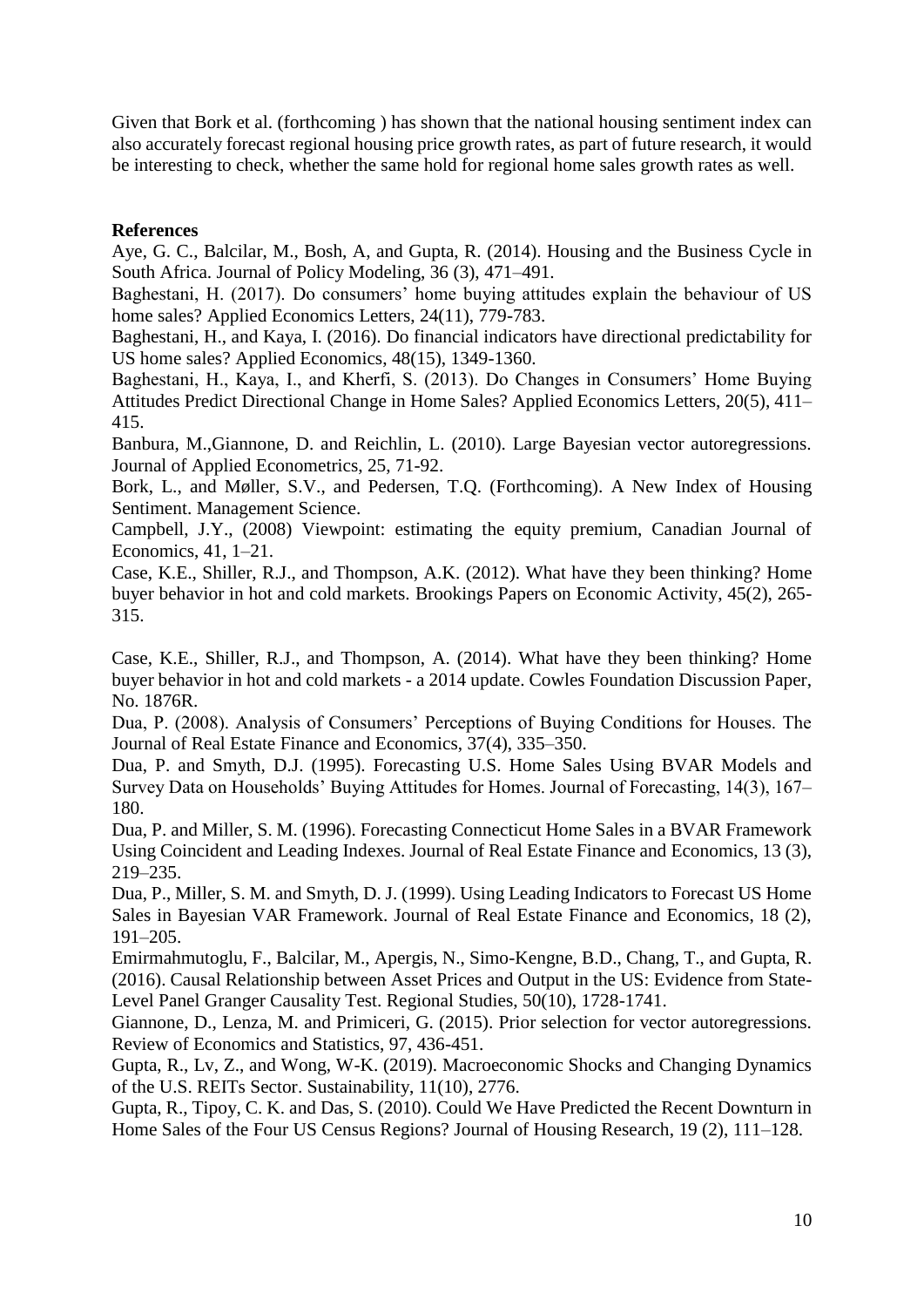Hassani, H., Gupta, R., Ghodsi, Z., and Segnon, M.K. (2017). Forecasting Home Sales in the Four Census Regions and the Aggregate US Economy Using Singular Spectrum Analysis. Computational Economics, 49(1), 83-97.

Koop, G., Korobilis, D. and Pettenuzzo, D. (2019). Bayesian Compressed Vector Autoregressions. Journal of Econometrics, 201, 135-154.

Leamer, E.E. (2007). Housing is the business cycle. Proceedings - Economic Policy Symposium - Jackson Hole, Federal Reserve Bank of Kansas City, 149-233.

Leamer, E.E. (2015). Housing really is the business cycle: What survives the lessons of 2008- 09? Journal of Money, Credit and Banking, 47(S1), 43-50.

McCracken, M.W., and Ng, S. (2016). FRED-MD: A monthly database for macroeconomic research. Journal of Business & Economic Statistics, 34(4), 574-589.

Nyakabawo, W. V., Miller, S. M., Balcilar, M., Das, S. and Gupta, R. (2015). Temporal Causality between House Prices and Output in the U.S.: A Bootstrap Rolling-window Approach. North American Journal of Economics and Finance, 33(1), 55-73.

|                         | <b>Forecasting Models</b> |              |               |                  |        |               |  |  |  |
|-------------------------|---------------------------|--------------|---------------|------------------|--------|---------------|--|--|--|
| <b>Forecast Horizon</b> |                           |              |               |                  |        |               |  |  |  |
| (h)                     | VAR1                      | <b>BVAR1</b> | <b>BCVAR1</b> | VAR <sub>2</sub> | BVAR2  | <b>BCVAR2</b> |  |  |  |
| -1                      | 0.4952                    | 0.4888       | 0.0267        | 0.4916           | 0.4918 | 0.0288        |  |  |  |
| $\overline{2}$          | 0.3601                    | 0.3464       | 0.0973        | 0.3560           | 0.3503 | 0.2108        |  |  |  |
| 3                       | 0.5321                    | 0.5013       | 0.0492        | 0.5425           | 0.5091 | 0.1198        |  |  |  |
| 4                       | 2.6433                    | 2.4992       | 0.4672        | 2.6806           | 2.5129 | 0.4641        |  |  |  |
| 5                       | 0.5169                    | 0.4836       | 0.0084        | 0.5043           | 0.4827 | 0.0034        |  |  |  |
| 6                       | 0.3425                    | 0.3241       | 0.4360        | 0.3368           | 0.3247 | 0.6161        |  |  |  |
| 7                       | 0.5373                    | 0.5170       | 0.0648        | 0.5366           | 0.5181 | 0.1503        |  |  |  |
| 8                       | 1.9184                    | 1.8736       | 5.4171        | 1.9344           | 1.8746 | 4.5827        |  |  |  |
| 9                       | 0.4724                    | 0.4637       | 0.1558        | 0.4668           | 0.4622 | 0.2324        |  |  |  |
| 10                      | 0.3108                    | 0.3098       | 0.0000        | 0.3055           | 0.3091 | 0.0097        |  |  |  |
| 11                      | 0.4736                    | 0.4809       | 0.0202        | 0.4683           | 0.4793 | 0.0628        |  |  |  |
| 12                      | 1.7479                    | 1.7846       | 0.6859        | 1.7373           | 1.7780 | 0.4464        |  |  |  |
| Average                 | 0.8625                    | 0.8394       | 0.6191        | 0.8634           | 0.8411 | 0.5773        |  |  |  |

**Table 1.** Forecasting Performance of Alternative VAR Models:

**Note:** Entries are relative mean square forecast errors of a specific model against the naïve (random walk) model (RMSFE); VAR1 (VAR2), BVAR1 (BVAR2), and BCVAR1 (BCVAR2) represent the typical VAR without housing sentiment (with housing sentiment included), the Bayesian VAR based on the Minnesota prior without housing sentiment (with housing sentiment included), and the Bayesian compressed VAR without housing sentiment (with housing sentiment included); Bold entries indicate when the model performs the best in terms of the RMSFE; For h=8, the naïve model performs the best.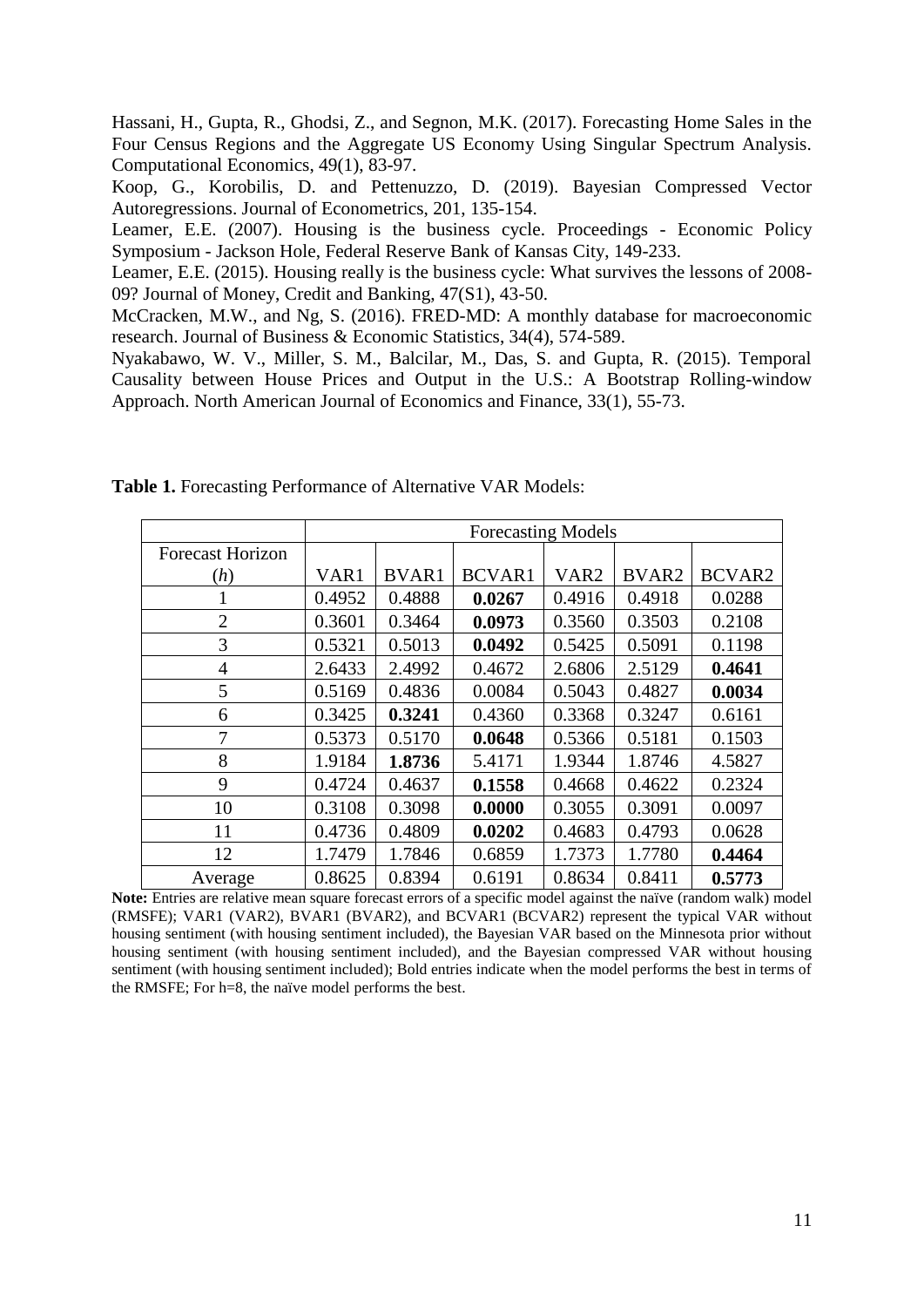



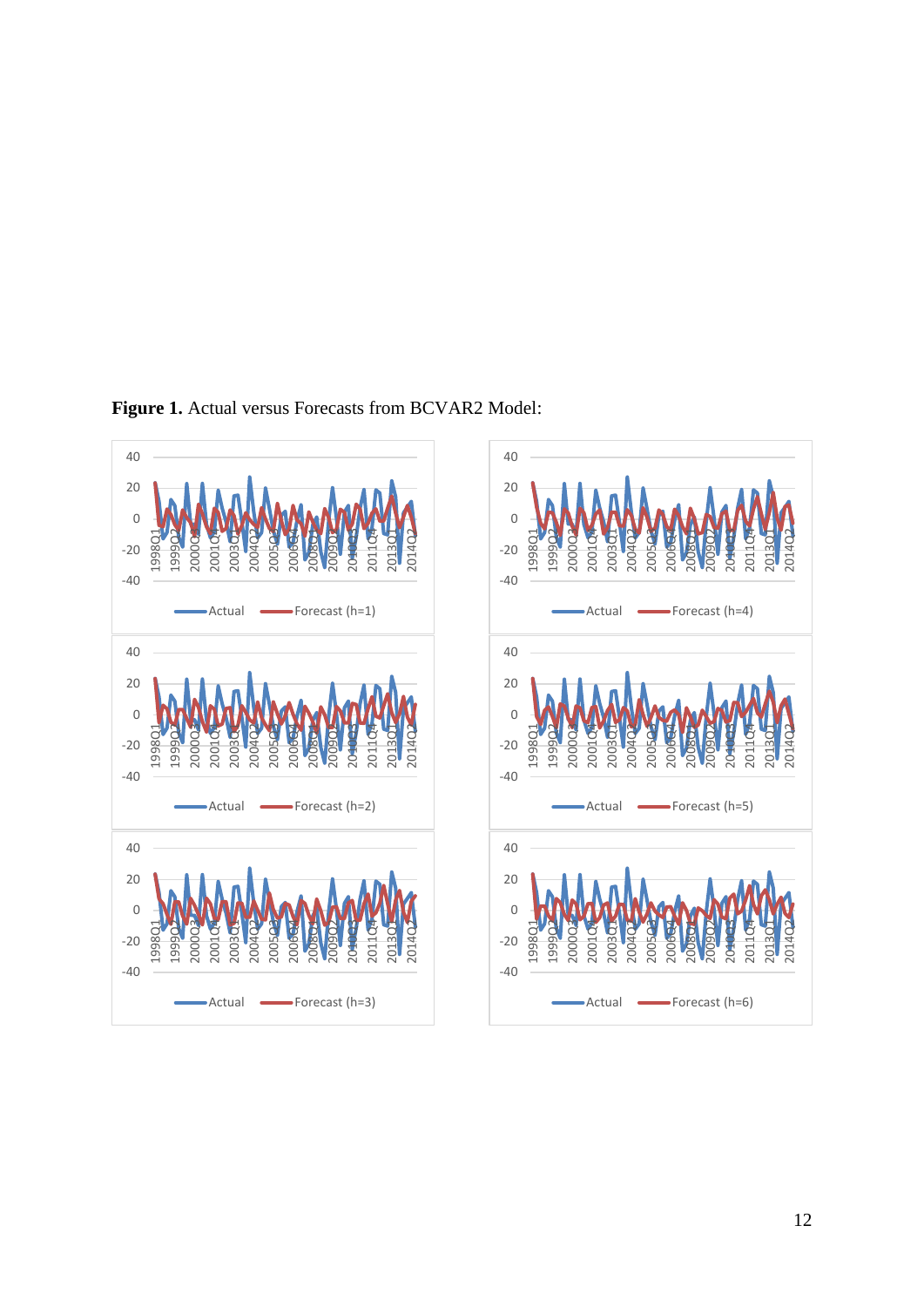



**Note:** See Notes to Table 1.

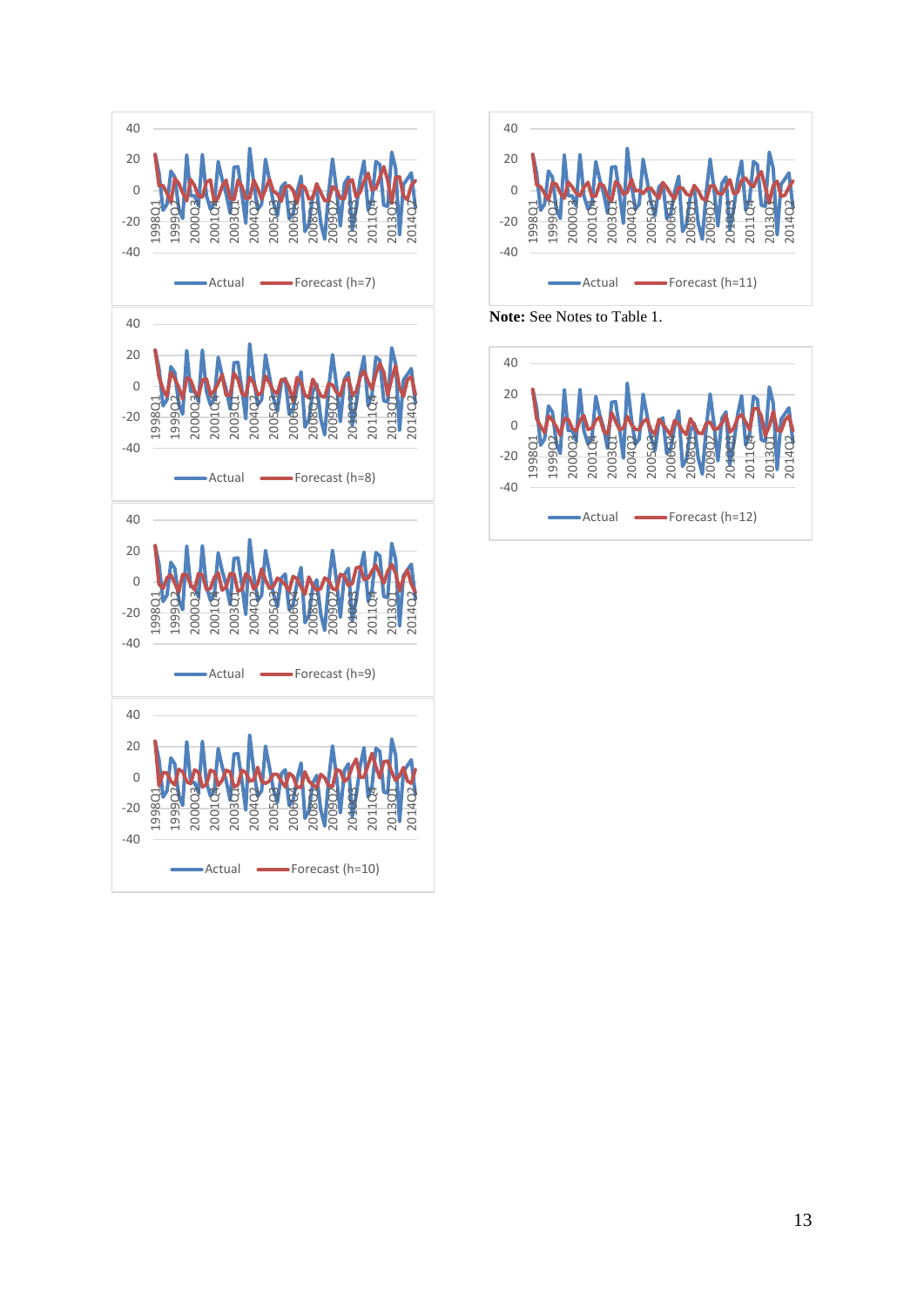**APPENDIX: Figure A1.** Data Plot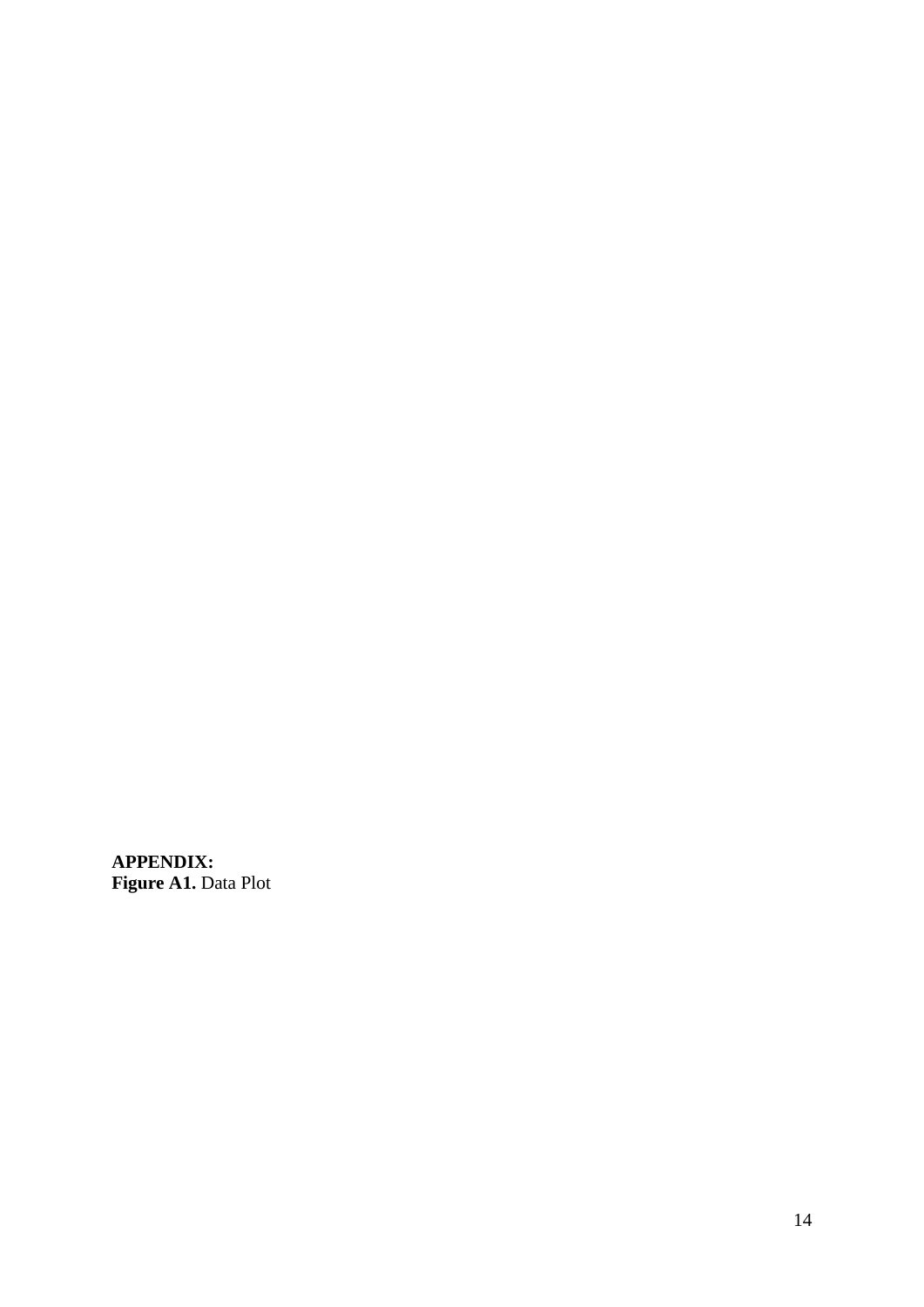